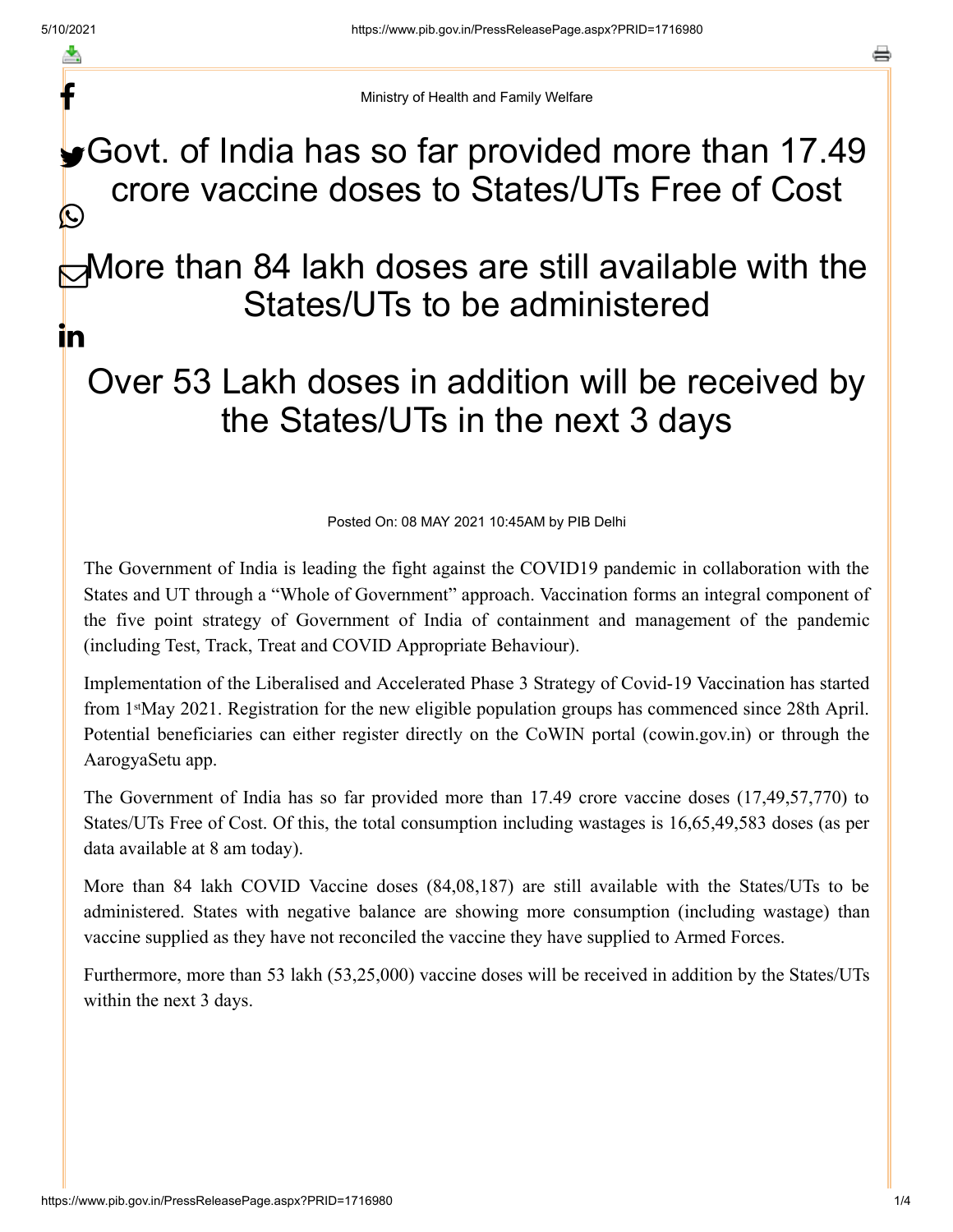f

y.

 $\bm{\mathcal{Q}}$ 

 $\bm{\nabla}$ 

in

#### 5/10/2021 https://www.pib.gov.in/PressReleasePage.aspx?PRID=1716980

|                          | Status of COVID-19 Vaccine Distribution (combining both vaccine) for 45 above age as on 08.05.2021 at 08:00 AM |                                                             |                                      |                        |                                               |                                             |                                          |  |
|--------------------------|----------------------------------------------------------------------------------------------------------------|-------------------------------------------------------------|--------------------------------------|------------------------|-----------------------------------------------|---------------------------------------------|------------------------------------------|--|
| SI.<br>No.               | <b>State/UTs</b>                                                                                               | Projected mid-year<br>population as on 1st<br>October, 2020 | <b>Doses received</b><br>by State/UT | % wastage<br>reported* | <b>Total consumption</b><br>including wastage | <b>Balance</b><br>availability of<br>doses# | <b>Total doses in</b><br>pipeline supply |  |
| ۸                        | B                                                                                                              | $\mathbf c$                                                 | D                                    | E                      | F                                             | G                                           | $\bf{H}$                                 |  |
| 1                        | A&N Islands                                                                                                    | 4,00,000                                                    | 1,91,470                             | $-18.54$               | 1.09.205                                      | 82.265                                      | ä                                        |  |
| $\overline{\mathbf{r}}$  | Andhra Pradesh                                                                                                 | 5,26,69,000                                                 | 72.96.280                            | $-0.76$                | 71,67,451                                     | 1,28,829                                    |                                          |  |
| 3                        | Arunachal Pradesh                                                                                              | 15,26,000                                                   | 3,36,010                             | $-1.15$                | 2,72,190                                      | 63,820                                      |                                          |  |
| 4                        | Assam                                                                                                          | 3,48,87,000                                                 | 33,39,220                            | 6.07                   | 30,61,692                                     | 2,77,528                                    | 53,960                                   |  |
| 5                        | Bihar                                                                                                          | 12,23,41,000                                                | 84,00,970                            | 4.96                   | 80,14,458                                     | 3,86,512                                    | 3.64.850                                 |  |
| 6                        | Chandigarh                                                                                                     | 12,02,000                                                   | 2,90,930                             | 0.73                   | 2,43,111                                      | 47,819                                      | 32,210                                   |  |
| $\overline{\phantom{a}}$ | Chhattisgarh                                                                                                   | 2.93.33.000                                                 | 61.16.550                            | 2.18                   | 59,19,466                                     | 1,97,084                                    | 3,00,000                                 |  |
| 8                        | Dadra and Nagar Haveli                                                                                         | 5,95,000                                                    | 88,160                               | 4.93                   | 52,417                                        | 35,743                                      | 25,000                                   |  |
| 9                        | Daman and Diu                                                                                                  | 4,58,000                                                    | 72,750                               | 0.28                   | 52,105                                        | 20,645                                      | 25,000                                   |  |
| 10                       | Delhi                                                                                                          | 2,04,14,000                                                 | 40,22,310                            | 2.32                   | 36,09,927                                     | 4,12,383                                    | 1,00,000                                 |  |
| П                        | Goa                                                                                                            | 15,55,000                                                   | 6,14,370                             | $-4.37$                | 3,84,767                                      | 2,29,603                                    |                                          |  |
| 12                       | Gujarat                                                                                                        | 6,94,02,000                                                 | 1,39,71,790                          | 1.49                   | 1,35,61,092                                   | 4,10,698                                    | 8,98,700                                 |  |
| 13                       | Haryana                                                                                                        | 2,93,14,000                                                 | 48,02,220                            | 6.65                   | 42,69,423                                     | 5,32,797                                    |                                          |  |
| 14                       | Himachal Pradesh                                                                                               | 73,74,000                                                   | 21,31,690                            | $-2.91$                | 20,18,688                                     | 1,13,002                                    | 2,25,000                                 |  |
| 15                       | Jammu and Kashmir                                                                                              | 1,33,65,000                                                 | 26,81,840                            | 1.74                   | 26.72.854                                     | 8,986                                       | 84,700                                   |  |
| 16                       | Jharkhand                                                                                                      | 3,82,49,000                                                 | 37,98,290                            | 2.00                   | 33,11,790                                     | 4,86,500                                    |                                          |  |
| 17                       | Karnataka                                                                                                      | 6,66,27,000                                                 | 1,06,26,900                          | $-0.90$                | 1,03,57,851                                   | 2,69,049                                    | 3,01,370                                 |  |
| 18                       | Kerala                                                                                                         | 3,54,13,000                                                 | 78,97,790                            | $-5.18$                | 78,53,938                                     | 43,852                                      | 1,84,070                                 |  |
| 19                       | Ladakh                                                                                                         | 2,96,000                                                    | 2,26,030                             | $-0.71$                | 1,17,995                                      | 1,08,035                                    |                                          |  |
| 20                       | Lakshadweep                                                                                                    | 68,000                                                      | 45,710                               | 22.74                  | 32,704                                        | 13,006                                      |                                          |  |
| 21                       | Madhya Pradesh                                                                                                 | 8,40,40,000                                                 | 92,79,720                            | 2.91                   | 87,23,277                                     | 5,56,443                                    | 2,00,000                                 |  |
| 22                       | Maharashtra                                                                                                    | 12,39,61,000                                                | 1,77,62,470                          | $-0.13$                | 1,73,09,548                                   | 4,52,922                                    | 6,03,310                                 |  |
| 23                       | Manipur                                                                                                        | 31,49,000                                                   | 4,92,730                             | 3.56                   | 3,34,080                                      | 1,58,650                                    | $\omega$                                 |  |
| 24                       | Meghalaya                                                                                                      | 32,72,000                                                   | 4,68,370                             | 4.21                   | 3.52.584                                      | 1,15,786                                    | ÷                                        |  |
| 25                       | Mizoram                                                                                                        | 12,10,000                                                   | 4,74,340                             | $-8.38$                | 2,77,305                                      | 1,97,035                                    | $\scriptstyle\star$                      |  |
| 26                       | Nagaland                                                                                                       | 21,82,000                                                   | 3,26,440                             | 2.69                   | 2,23,867                                      | 1,02,573                                    |                                          |  |
| 27                       | Odisha                                                                                                         | 4,55,52,000                                                 | 64,30,140                            | $-2.87$                | 60,59,095                                     | 3,71,045                                    | 1,00,000                                 |  |
| 28                       | Puducherry                                                                                                     | 15,57,000                                                   | 3,97,130                             | 0.76                   | 2,14,486                                      | 1,82,644                                    |                                          |  |
| 29                       | Punjab                                                                                                         | 3,02,39,000                                                 | 41,61,770                            | 5.05                   | 39,71,043                                     | 1,90,727                                    | 1,63,710                                 |  |
| 30                       | Rajasthan                                                                                                      | 7,88,61,000                                                 | 1,42,87,360                          | 5.50                   | 1,43,83,783                                   | $-96,423$                                   | 4,50,000                                 |  |
| 31                       | Sikkim                                                                                                         | 6,73,000                                                    | 3,03,400                             | $-0.36$                | 2,17,439                                      | 85,961                                      |                                          |  |
| 32                       | Tamil Nadu                                                                                                     | 7,62,55,000                                                 | 74,03,950                            | 3.94                   | 66,74,970                                     | 7,28,980                                    | 2,39,060                                 |  |
| 33                       | Telangana                                                                                                      | 3,75,99,000                                                 | 54,21,700                            | $-0.48$                | 51,16,550                                     | 3,05,150                                    | 1,78,760                                 |  |
| 34                       | Tripura                                                                                                        | 40,51,000                                                   | 14,68,350                            | 0.62                   | 13,84,106                                     | 84,244                                      |                                          |  |
| 35                       | <b>Uttar Pradesh</b>                                                                                           | 22,96,72,000                                                | 1,47,31,270                          | 2.72                   | 1,37,42,367                                   | 9,88,903                                    | 4,00,000                                 |  |
| 36                       | Uttarakhand                                                                                                    | 1,13,46,000                                                 | 25,14,010                            | $-0.05$                | 22,87,976                                     | 2,26,034                                    |                                          |  |
| 37                       | West Bengal                                                                                                    | 9,78,71,000                                                 | 1,20,83,340                          | 3.38                   | 1,21,93,983                                   | $-1,10,643$                                 | 3,95,300                                 |  |
|                          | <b>Total</b>                                                                                                   | 1,35,69,78,000                                              | 17,49,57,770                         |                        | 16,65,49,583                                  | 84,08,187                                   | 53,25,000                                |  |

\*For the States/UTs showing -ve wastage, wastage has been taken as zero for the purpose of vaccine consumption.<br>#States with negative balance are shwoing more comsumption (inculding watage) than vaccine supplied and also n Armed Forces.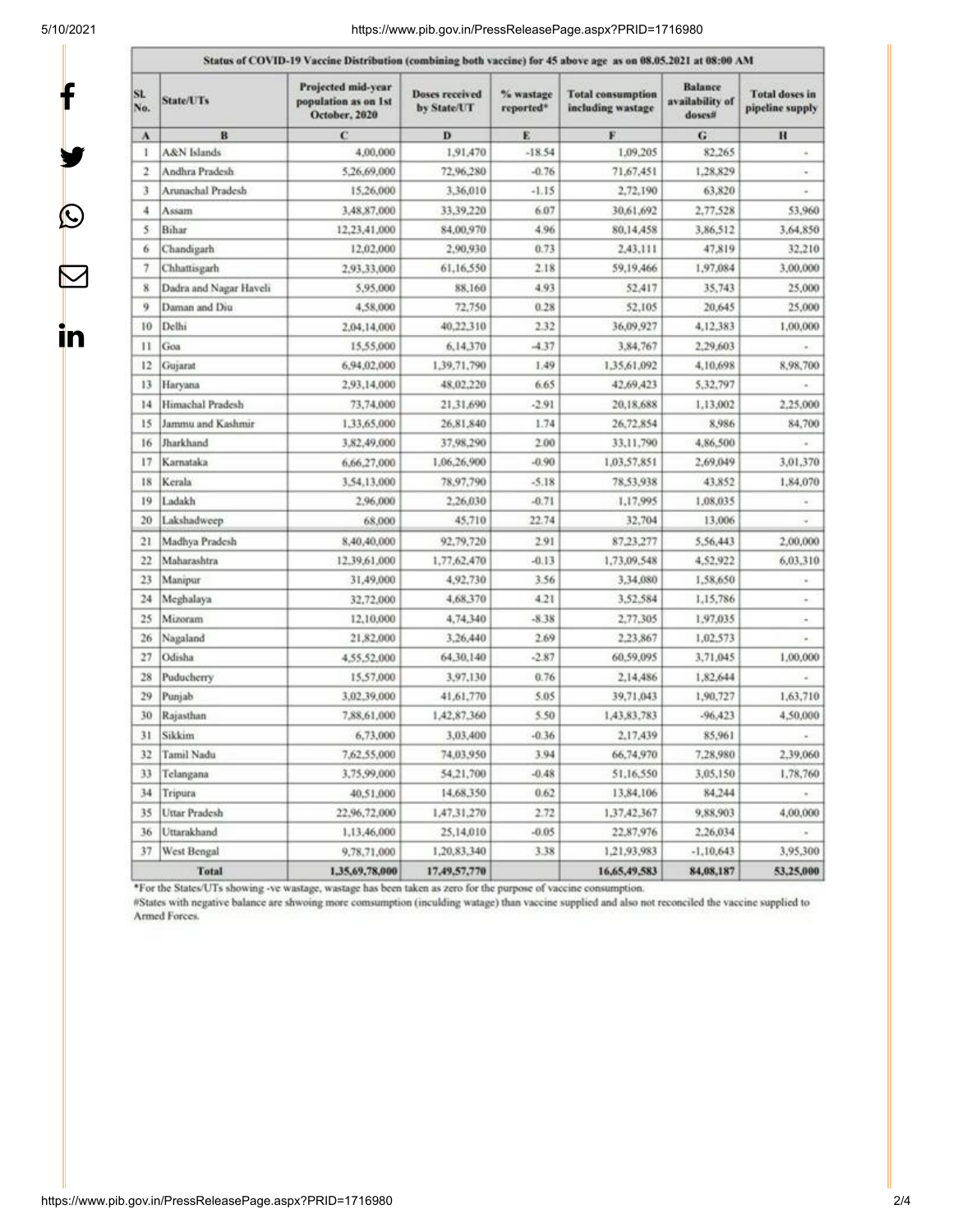t

y.

 $\bigcirc$ 

 $\bm{\nabla}$ 

in

### Doses received and consumed by the states

(as on 08.05.2021, 8 am)



### Balance availability of doses with states

(as on 08.05.2021, 8 am)